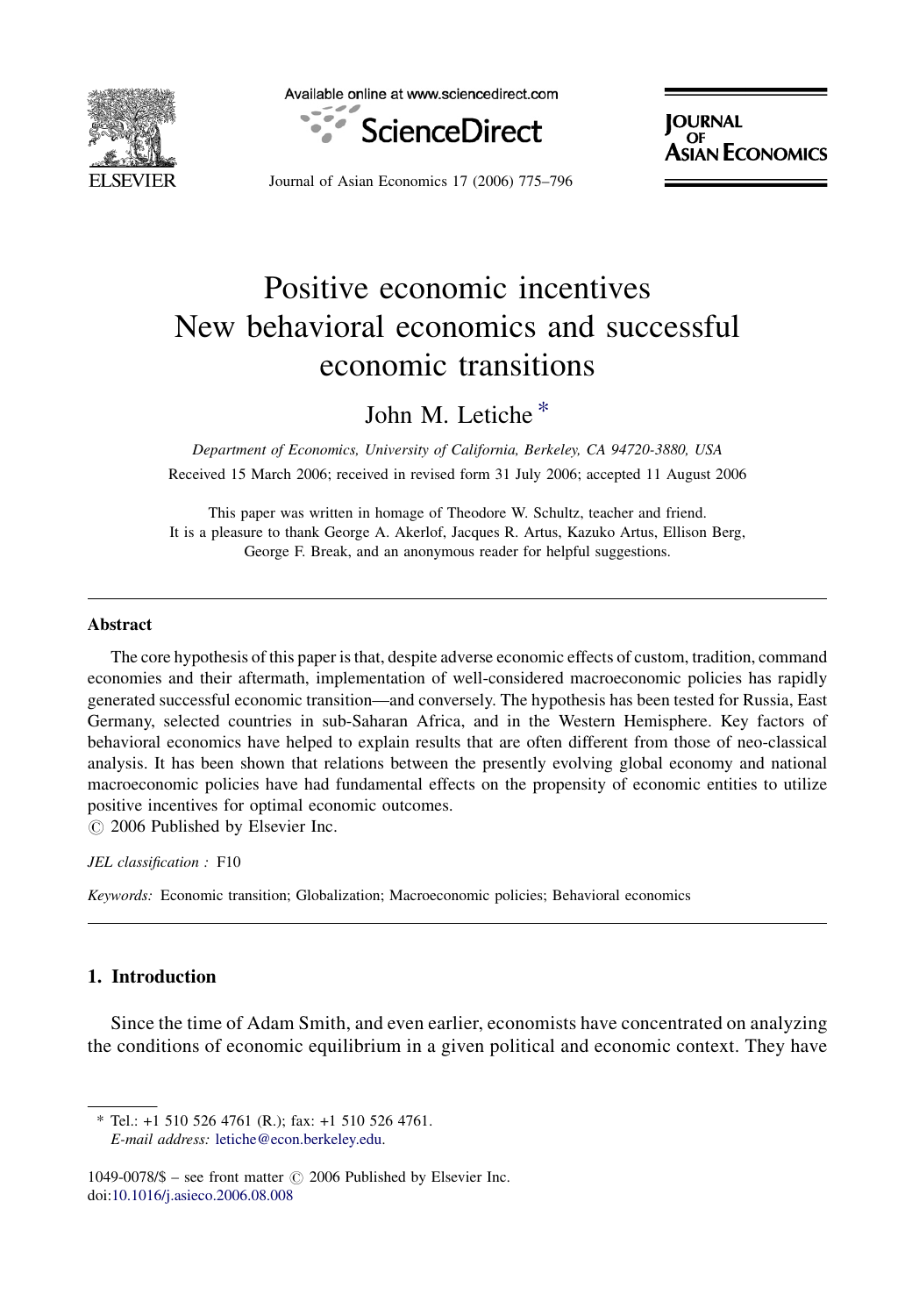also examined the necessary conditions for restoring economic equilibrium. Understandably, until recent years, practically no attention has been paid to the problems of a nation transforming its economy from one politico-economic context to another. The innovation of this paper – in line with the evolutionary approach of behavioral economics – is to examine the recent economic transitions in Russia, East Germany, selected countries in sub-Saharan Africa, and in the Western Hemisphere. The core objectives are to show the relations between the presently evolving global economy, the implementation by a nation of well-founded macroeconomic policies, and the propensity of individual economic entities to utilize positive incentives for optimal economic outcomes. The paper is in three parts. Part I (Section 2) extends the analysis of Theodore W. Schultz and his students on transforming traditional agriculture to modern transition economies. Part II (Section [3](#page--1-0)) presents the relevant key aspects of the new science of behavioral economics. Part III examines the necessary conditions for successful economic transition.

### 2. Extending Schultz's analysis

First, I would like to draw attention to the unheralded triumph of economics over custom and tradition. But I must be careful not to be misunderstood. It is not that these factors are unimportant in economies, but if their effects can be explained in economic terms, they can be tested and established on a more solid footing. Moreover, it has often mistakenly been claimed that custom and tradition would make unlikely, or even impossible, a rapid and successful economic transition, or that they were the major causes of economic failures. But recent experience has shown that a nation's success in transforming itself into a healthy, developed and industrial economy depends, primarily, on its government's adherence to robust macroeconomic policies and that such policies prove more significant than purported national weaknesses of character and mindset.

Schultz famously demonstrated that traditional farm people, for all their established ways, nevertheless responded realistically to the economic cues of the marketplace; they could see what was advantageous to them, and they acted accordingly—adjusting their economic behavior to prevailing costs, prices, and other variable parameters. Fundamentally, they were in a state of economic equilibrium in the sense that, under the conditions they faced, they were optimizing their economic activity [\(Schultz, 1970](#page--1-0)). It is my objective to extend this insight by generalizing the analysis to non-traditional economies of the 21st century. Prior to Schultz's research, it was generally held that traditional farm people were poor because they were bound by custom, innately lazier and more backward than non-farm people. Presumably, they lacked incentives to work harder to improve their and their families' well being. Schultz and his students showed that these assumptions and conclusions were erroneous.

Schultz himself, by implication at least, drew attention to several necessary conditions for traditional economies, to break out from their underdevelopment. Producers, guided by intuitive beliefs and preferences, would have to operate in an environment where incentives existed to discover, develop, produce and distribute new factors of production. Demanders, in turn, would have to operate in an environment where they had incentives to search for information about the new factors of production and the attendant new goods and services. Such developments could be analyzed in a cost-and-revenue frame of reference. It will be shown that two new phenomena are helpful in extending the analysis. First, as shown in [Fig. 1,](#page--1-0) world GDP has been moving toward synchronized rates of economic growth. This trend has been associated, in most industrial countries, with a reduction in economic volatility, especially lowered rates of inflation